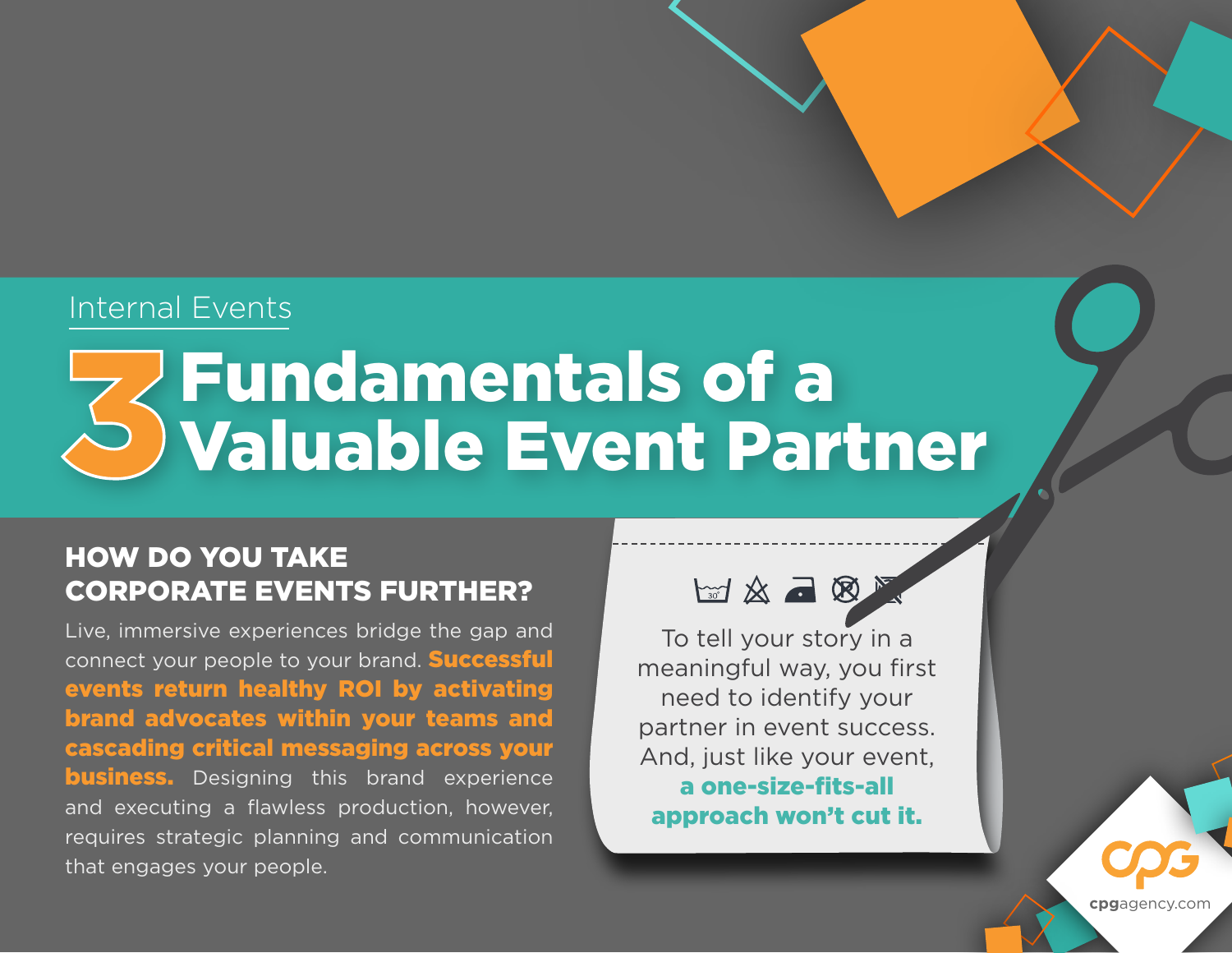## What Makes an Event Partnership Successful

To be valuable to your brand and ensure a seamless working relationship, your vendor partner must be masterful in these **3 categories.** 

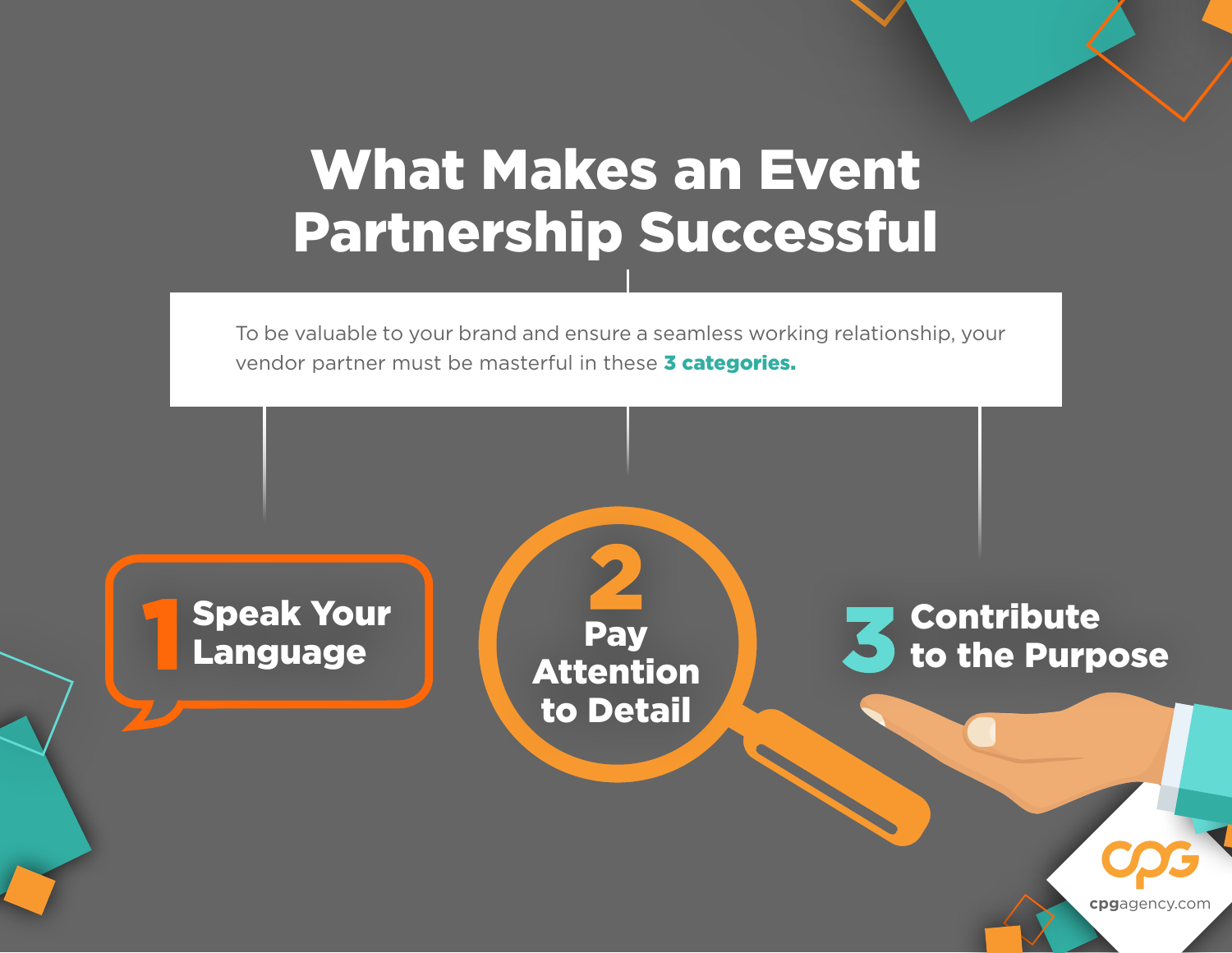#### **Fundamental 1**

## Speak Your Language



#### **DISCOVERY**

• This must kickoff every relationship. A good partner takes the time to understand your brand and your audience - where you're coming from, and where you want to go.



#### EXPERTISE

- Experience within your industry gives event agencies a better understanding of your audience and the challenges they face
- A strong event agency partner follows a finely-tuned process that ensures they consider every detail.



#### STRATEGIC THINKING

- Their focus is adjusted to your business' unique needs.
- Starting with a blank sheet of paper lets you design the unique experience necessary to speak to your people and impact individual needs such as audience engagement or employee retention.

An event agency partner contributes to the overall success of the event by providing solutions to the challenges that your brand wants to overcome. It's more than technical production - it's complete content creation.

**Here's what qualifies an event agency partner to take on the project.**

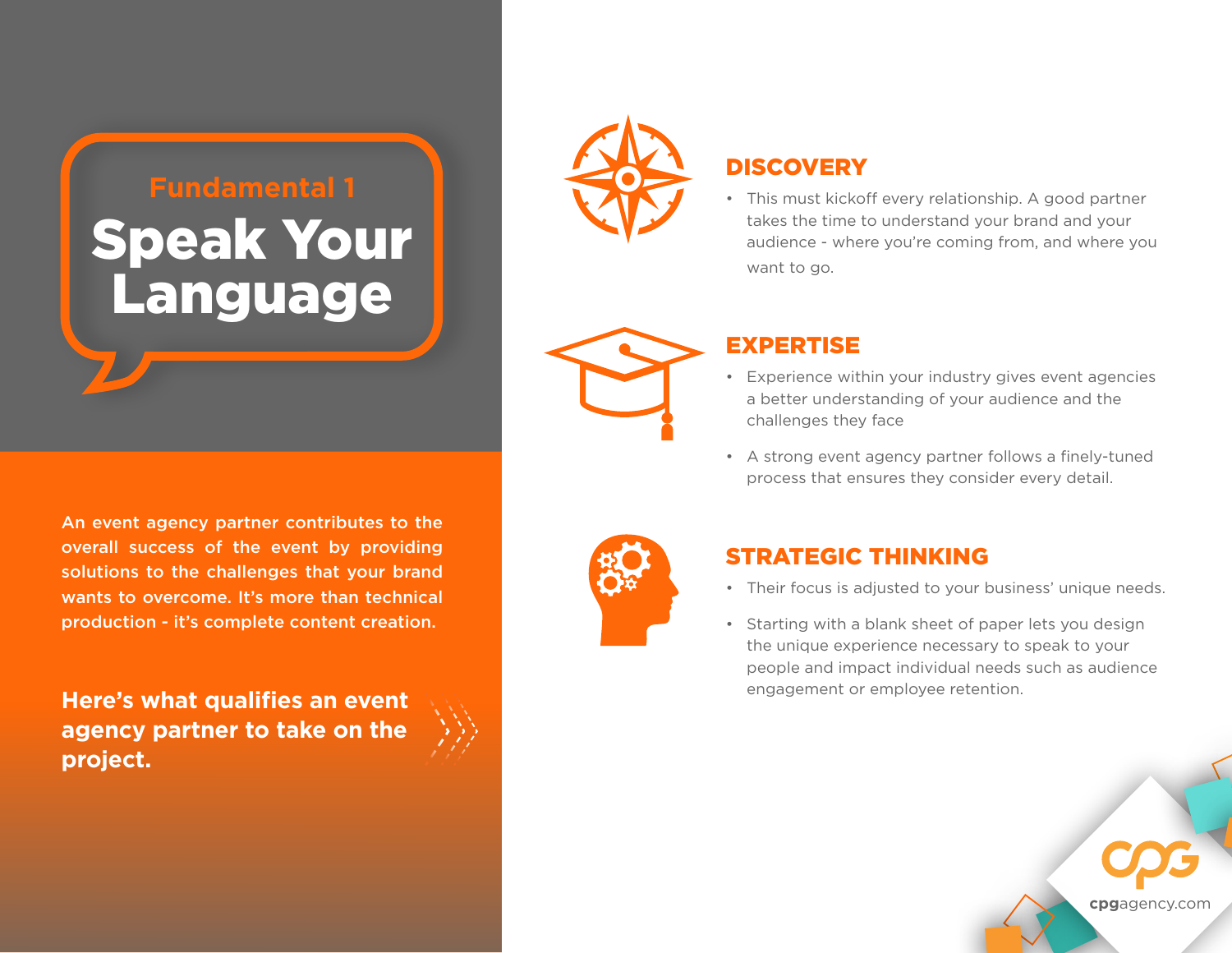#### **Fundamental 2**

### y Attentio<mark>n</mark> **to Detail Comprehensive Direct-SERVICE DIR**

You have enough on your plate. Peace of mind comes when you can count on your agency partner to project manage and report back on all aspects of production and content creation. Full-service event agencies handle working relationships between creative teams, AV suppliers, venue management, etc.

**Here's how a truly valuable event partner provides one-hand-to-hold for all event planning needs.**





#### **EFFICIENCY**

- They act as the liaison between AV companies and the client to help communicate with transparency.
- They know the event inside and out to anticipate a need or problem area that must be addressed.

#### THE FULL-SERVICE DIFFERENCE

#### *While AV companies can supply the equipment, they often lack the strategy behind the equipment's purpose.*

*Many AV companies' decisions are driven by their own capabilities and not the client's needs.*

Full-service event vendors map out an engagement strategy and design a custom experience that delivers the highest impact at the lowest cost.

#### By utilizing existing relationships with AV companies, they make recommendations based on the most impactful bid for your event budget.



#### MEASUREMENT

- Your event agency must partner with you to set, approve and measure the key goals that will determine ROI for your event.
- They track and report the engagement KPIs like attendance, app usage, social response, engagement scores, other survey results etc.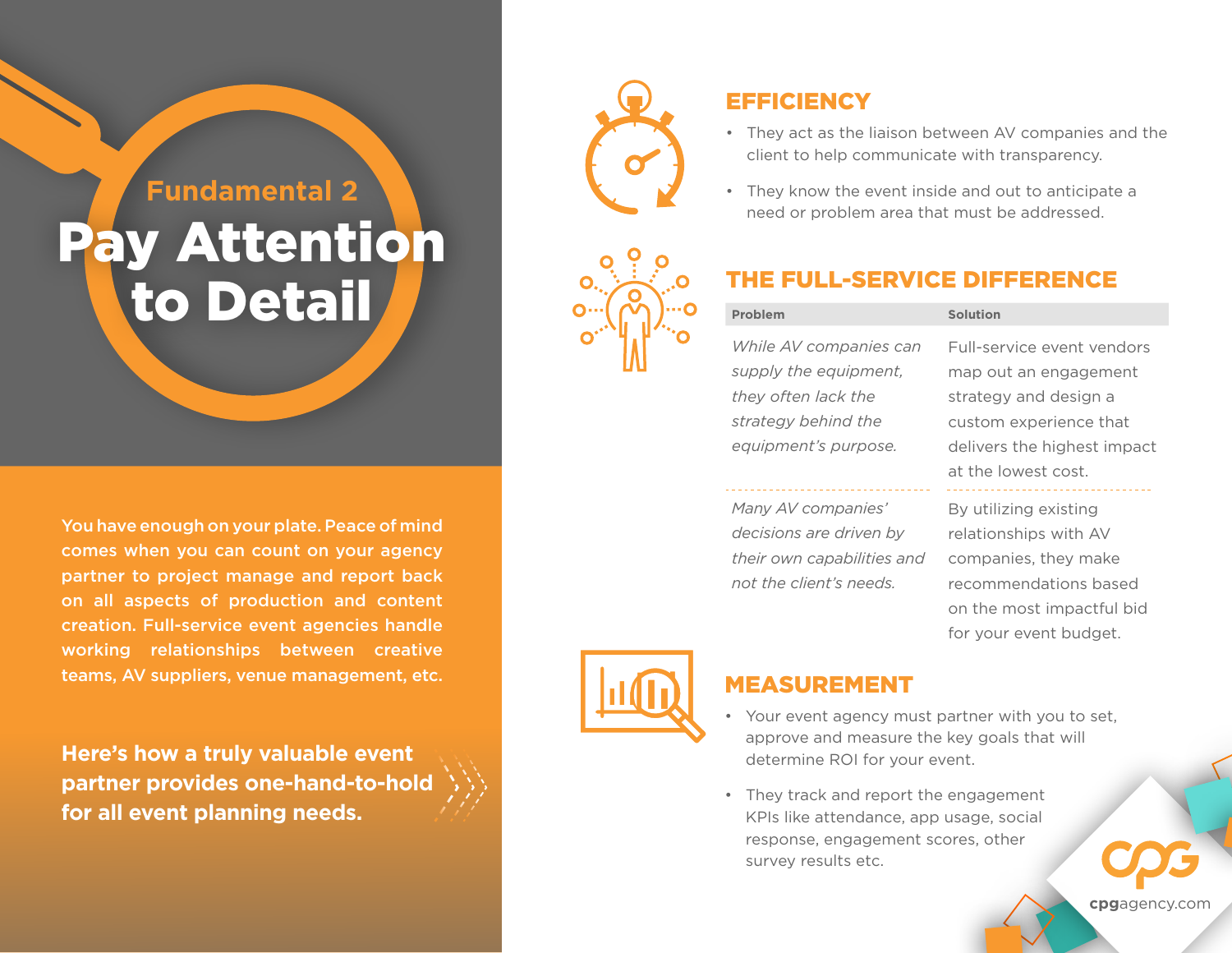#### **Fundamental 3**

### Contribute to the Purpose

The physical environment where the event takes place is certainly an important part of production, but that's a given. Valuable event agency partners develop strategic content that goes hand-in-hand with the event's objectives.

**Here's how a strong event agency transforms attendees into participants.**





#### CONTENT DEVELOPMENT

- From email campaigns, through teaser videos, surveys, script development, executive presentations, app content and more, all communication must serve a purpose.
- By creating both the moment and the movement, short-term goals are executed and long-term goals are identified.



#### CONTENT DELIVERY

- How do your people like to learn? The delivery is often as critical as the message.
- Are you using heavy-handed PowerPoint slides or energetic imagery mixed with short, punchy presentations (like TED Talks or PechaKucha).
- Participatory workshops spark interest through interactive learning & development experiences.



#### COMMUNICATION STRATEGY

- If done right, a single event can lead to a multi-year ongoing engagement campaign.
- Your event agency must consider the preand post-event communication strategy to ignite opportunities for learning, networking and inspiring.